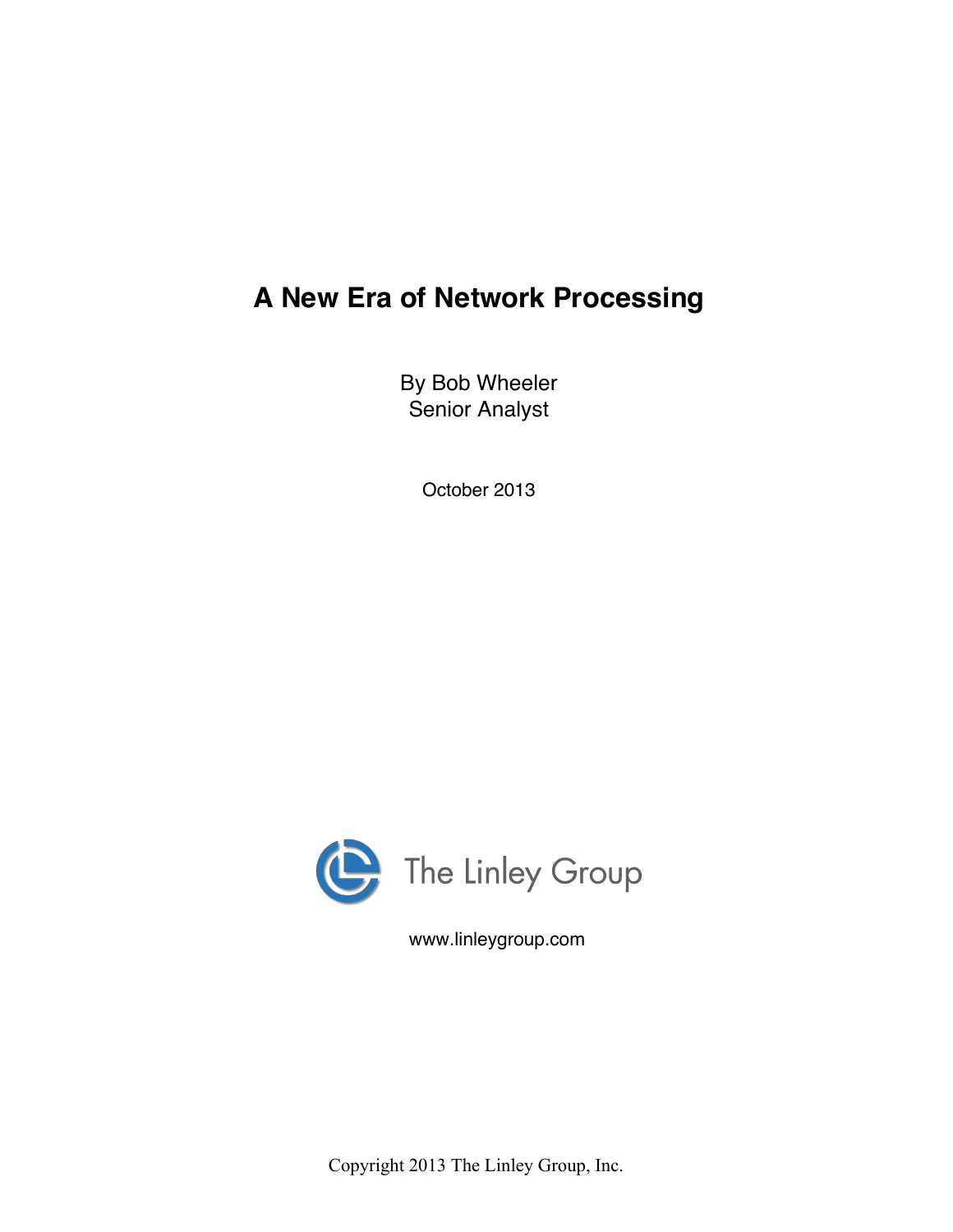*This paper examines traditional network-processor (NPU) architectures, technology trends driving new requirements, limitations of NPUs and CPUs, and new architectures that overcome these challenges.*

#### *A Brief History of Network Processors*

Network processors, as we define them, have been around for more than a decade. This category of chips grew out of the need for greater flexibility at the edge of serviceprovider networks. In edge routers, high-end NPUs displaced the traditional forwarding ASICs used in earlier designs. For example, Cisco's Toaster 2 network processor enabled that company's 10000 edge router introduced in April 2000. Alcatel-Lucent gained its FP1 NPU through the 2003 acquisition of TiMetra, resulting in the 7750 service router. Redback Networks, which was acquired by Ericsson in 2007, developed its PPA NPUs for the SmartEdge router line.

In parallel with these OEM-internal NPU developments, a bevy of merchant vendors were developing NPUs. Some vendors focused on high-end packet processing, essentially competing with OEM-internal designs. Others addressed multiservice designs, particularly for access networks, where NPUs replaced ATM chips (i.e., SARs) as well as lower-speed communications processors like Motorola's PowerQUICC. After years of consolidation, only a handful of merchant NPU vendors remain active. These include PMC-Sierra (Wintegra) for access NPUs as well as Broadcom (Sandburst), EZchip, Marvell (Xelerated), and Netronome (Intel IXP) for high-end NPUs.

In our product taxonomy, an NPU is a software-programmable device that is optimized for processing packets. Specifically, it is designed to handle the tasks such as header parsing, bit-field manipulation, table lookups, packet modification, data movement, and traffic management. To handle many independent packets simultaneously, NPUs use various parallel processing techniques. Programmability (the ability to execute a sequence of instructions) is an important characteristic of network processors, because it provides the flexibility needed to address new or evolving protocols and features.

Others sometimes use the term network processor to refer to embedded processors designed for networking applications. These processors typically include one or more high-performance CPUs that implement an ARM, MIPS, Power, or x86 instruction set. Some of these embedded processors include packet-processing accelerators to offload the general-purpose CPUs. In most networking designs, however, embedded processors implement the complete control plane in addition to data-plane functions. By contrast, NPUs usually implement the complete data plane but not the control plane.

Traditional NPU designs have focused on Layer 2 and Layer 3 processing, which is relatively simple. As a result, these NPUs have not included floating-point units (FPUs), memory-management units (MMUs), or hierarchical memory caches. By eliminating general-purpose features and focusing on just the requirements for packet processing, NPU designers have packed hundreds of tiny packet engines on a single chip. These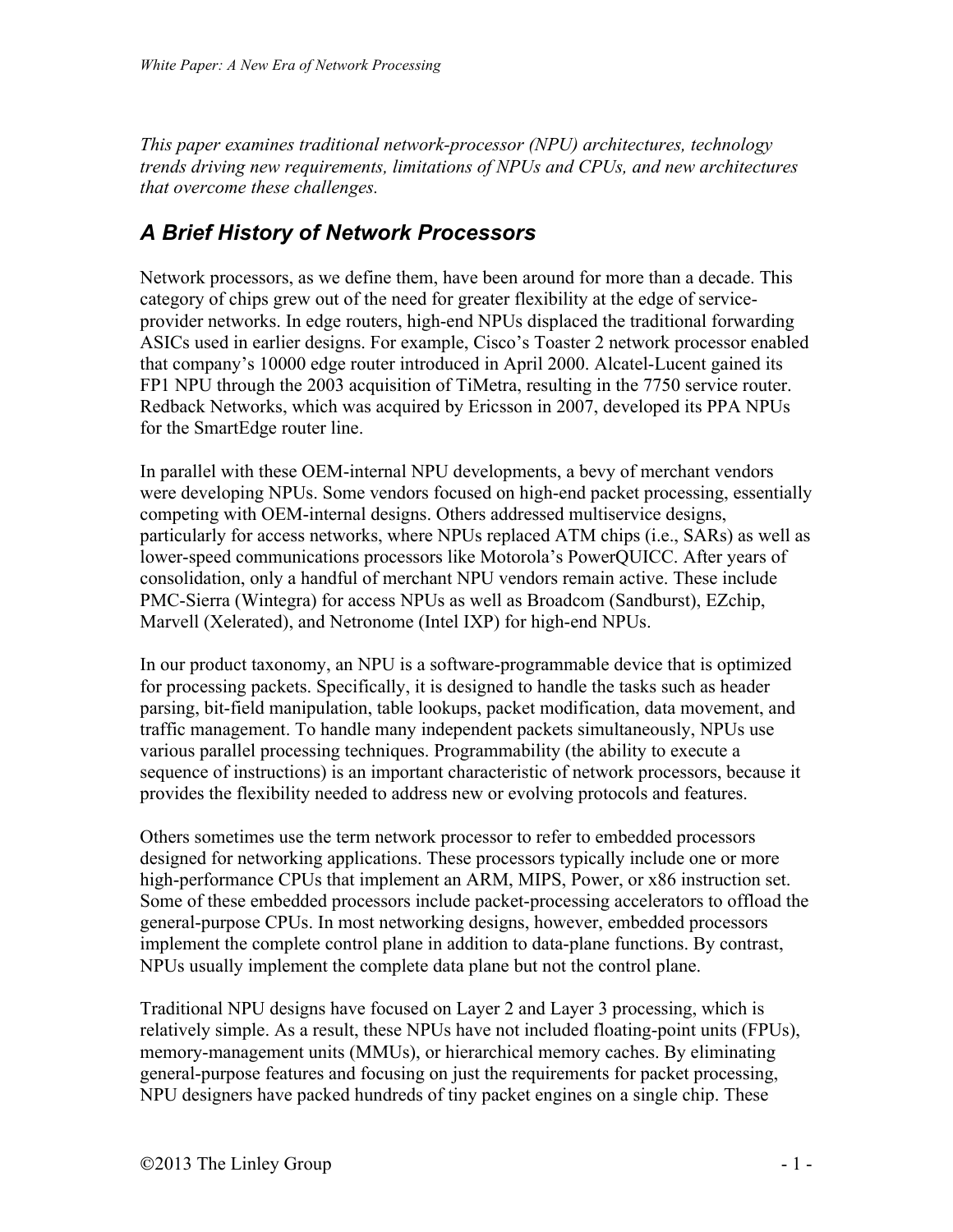chips also include hardware coprocessors that offload specific tasks from the programmable engines. These coprocessors include header parsers, classification engines, lookup engines, counter/statistics engines, and traffic managers.





The choice of how to organize the many packet engines in an NPU impacts the chip's software model. Designers have used many different architectures, including pipelined designs, fully symmetric arrays, and hybrid approaches. The pipelined model passes a packet from engine to engine as it is processed. The symmetric multiprocessor (SMP) model allows each packet engine to execute its own set of software, which enables a single packet engine to completely process a packet. One merchant vendor uses a singleinstruction multiple-data (SIMD) technique to organize its packet engines. Each NPU design is unique, which is unfavorable for software teams that must master these esoteric architectures.

## *Technology's Inescapable Advance*

Over the past decade, many NPU designs have successfully scaled in performance while preserving their fundamental architectures. Reusing an architecture preserves the OEM's software investment and reduces silicon-development costs. Existing NPU designs, however, may be unable to meet new-feature requirements. Although carrier networks have traditionally evolved slowly, economic forces are now compelling service providers to deliver new revenue-generating services while also reducing costs. As a result, equipment vendors must address customers' feature requirements driven by emerging technologies.

#### **Software-Defined Networking**

One way to reduce the operational cost of a network is to make it easier to manage. Software-defined networking (SDN) can reduce management costs by centralizing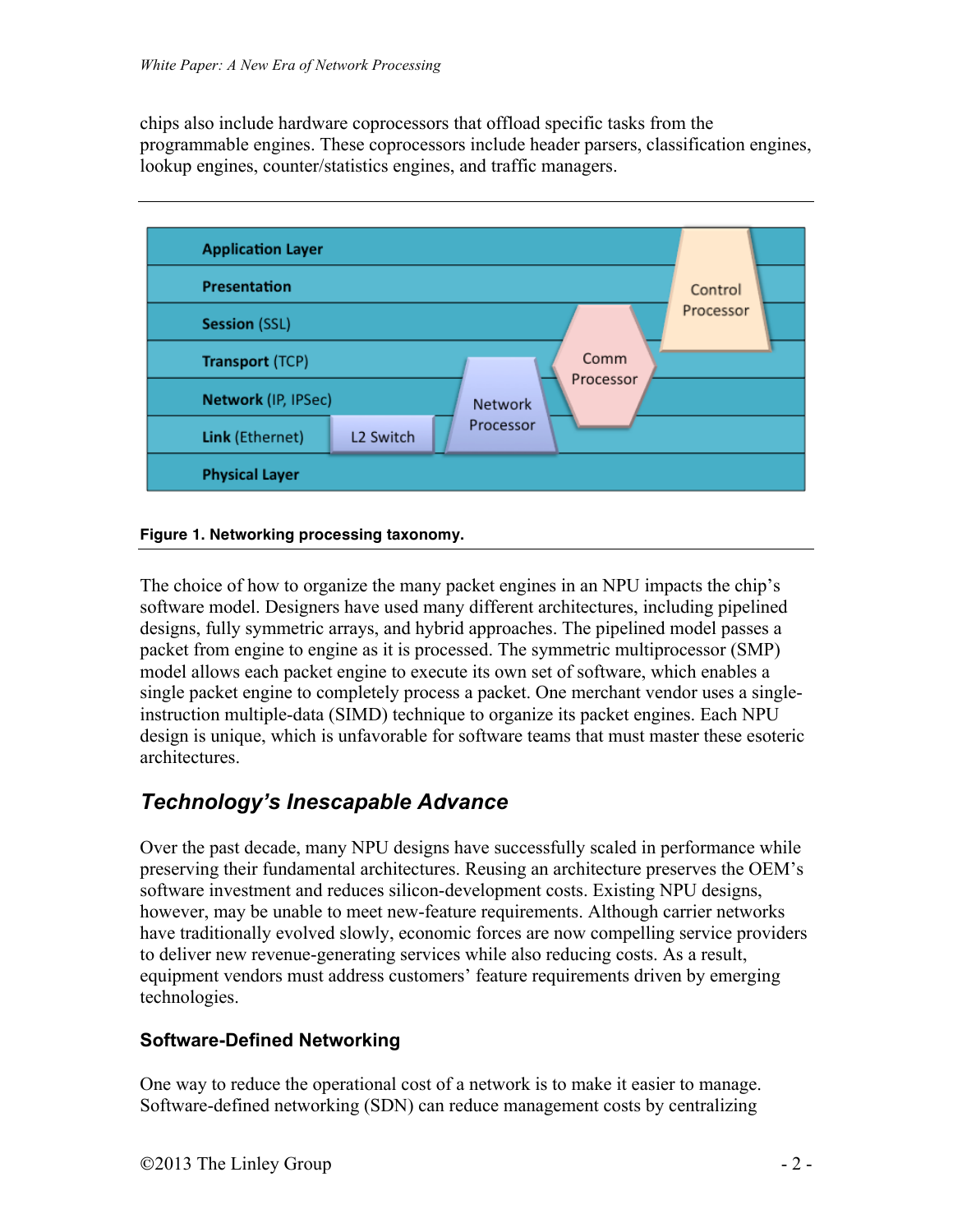control and provisioning. Whereas traditional switches and routers implement both a control and data plane, SDN physically separates the control-plane function from the forwarding function. A centralized controller then manages a group of forwarding nodes, giving the network manager a global view of those nodes.

Another benefit of SDN is it can remove limitations imposed by existing protocols such as Ethernet or IP. The OpenFlow protocol for SDN enables network managers to define traffic flows and a set of actions for those flows. The central controller pushes flow-table entries to the forwarding nodes, which then take the specified action for a given flow. This abstraction of the forwarding function gives network architects greater flexibility in traffic engineering. Although much of the recent discussion around OpenFlow has centered on data-center networks, carriers actually provided funding for the protocol's early development.

#### **Virtualization**

The term virtualization can have many different meanings depending on its context. In enterprise data centers, server virtualization is well established and has delivered improved utilization of resources. In networks, existing technologies such as virtual routing and forwarding (VRF) instances and VLANs can be viewed as forms of virtualization. Multitenancy is another trend driving the development of new virtualization features and protocols. For example, VXLAN and NVGRE are new overlay or tunneling protocols that enable the logical separation of customer traffic in multitenant networks.

A more radical form of virtualization driven by carriers is Network Functions Virtualization (NFV), which is under development in ETSI. The goal of NFV is to reduce the number of proprietary platforms service providers must deploy by migrating network functions to common hardware platforms. Although some processing-intensive functions lend themselves to the use of commodity server hardware, forwarding functions require greater performance and power efficiency than these platforms can deliver. At the other end of the spectrum, high-volume Ethernet switches deliver performance and efficiency at the cost of flexibility. In our view, neither "commodity" servers nor switches can supplant NPU-based edge routers.

#### **Advanced Services**

Edge routers are now implementing services that previously required dedicated hardware or were handled by customer-premises equipment (CPE). To improve management and billing for tiered services, edge routers are implementing application visibility using deep-packet inspection (DPI). To implement LTE gateway functions, edge routers must terminate IPSec traffic from cellular base stations. Another function routers are handling is large-scale (or carrier-grade) network-address translation (NAT), which mitigates IPv4 address exhaustion. Some edge routers even implement firewall and intrusion-prevention services. Whereas traditional routers focused on Layer 3 packet forwarding, many of these advanced services require stateful processing using Layer 4-7 information.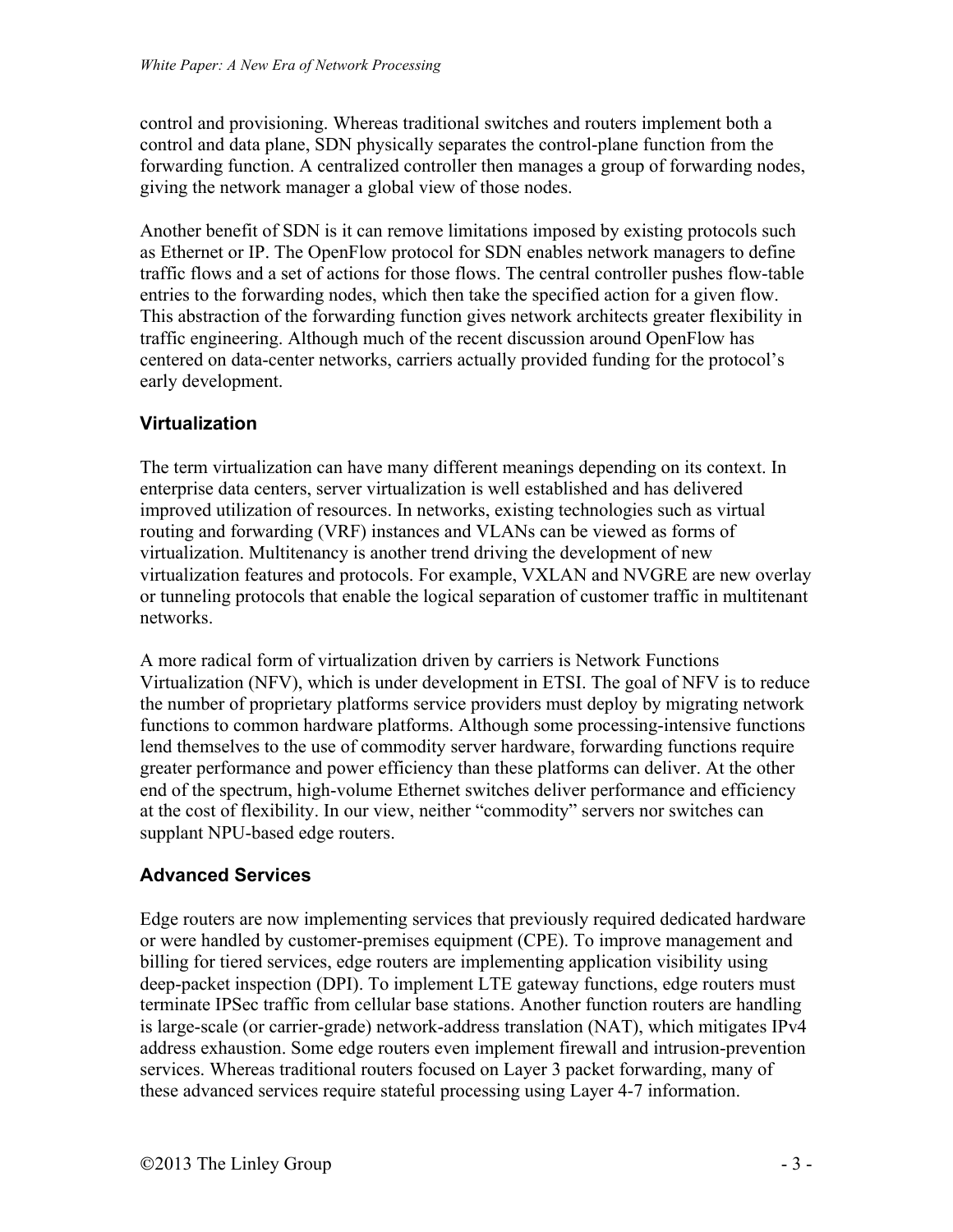Another requirement that also relates to virtualization is service chaining. Rather than simply forwarding traffic based on a destination address, packets must be classified and assigned to service flows. Traffic associated with a specific flow is then forwarded (or chained) through various service functions. Equipment that implements service chaining, such as an edge router, must classify and send traffic through a chain of internal virtualized services. Such an implementation represents a much higher level of networktraffic abstraction than traditional routing.

### *NPU Architectures Reach the Breaking Point*

Because traditional NPU designs impose many limitations, these designs are unable to handle the some of the new requirements discussed above. The most fundamental problems relate to how the NPU's packet engines are organized and programmed. Designed for Layer 3 packet processing, some NPUs pass individual packets through a processing pipeline. Such a design cannot reassemble packets into flows for Layer 4 processing or Layer 7 inspection. Pipelined architectures also complicate programming, as they require dividing the packet-processing software into multiple stages. This approach can also lead to poor resource utilization, as one stage becomes the critical path while others are underutilized.

To hide hardware complexity from the programmer, most NPUs offer a single-image programming model. Although this model simplifies software development, it requires all packet engines and threads to run the same code. This model works well for parallel processing of packet forwarding, but it disallows assigning some packet engines to advanced services. As a result, many edge router designs must rely on services blades for these features, and this approach limits performance scaling for advanced services.

Because edge routers must deliver deterministic forwarding performance, traditional NPU designs use simple memory architectures that can create usage limitations. For example, many NPUs have only internal memories for storing instructions (control store) for the packet engines. Although this design maximizes performance, it severely limits code size. Whereas Layer 3 forwarding code can require only a few thousand instructions, advanced services may require more than ten thousand instructions. Another example is function-specific memories, which limit how flexibly external memories can be assigned to various functions such as lookup tables, statistics, and packet buffers.

Many NPUs use proprietary packet engines that implement an instruction set optimized for packet processing. Although these designs are power efficient and minimize silicon area, they prevent the use of well understood programming languages and tools. In fact, no shipping merchant NPU can be programmed in full ANSI C and some require assembly-code (microcode) programming. Because each NPU architecture is unique, these designs create a large learning curve for programmers. The lack of standard tools also complicates debugging. Most programmers are familiar with Linux environments and GNU tools, but typical NPUs support neither of these.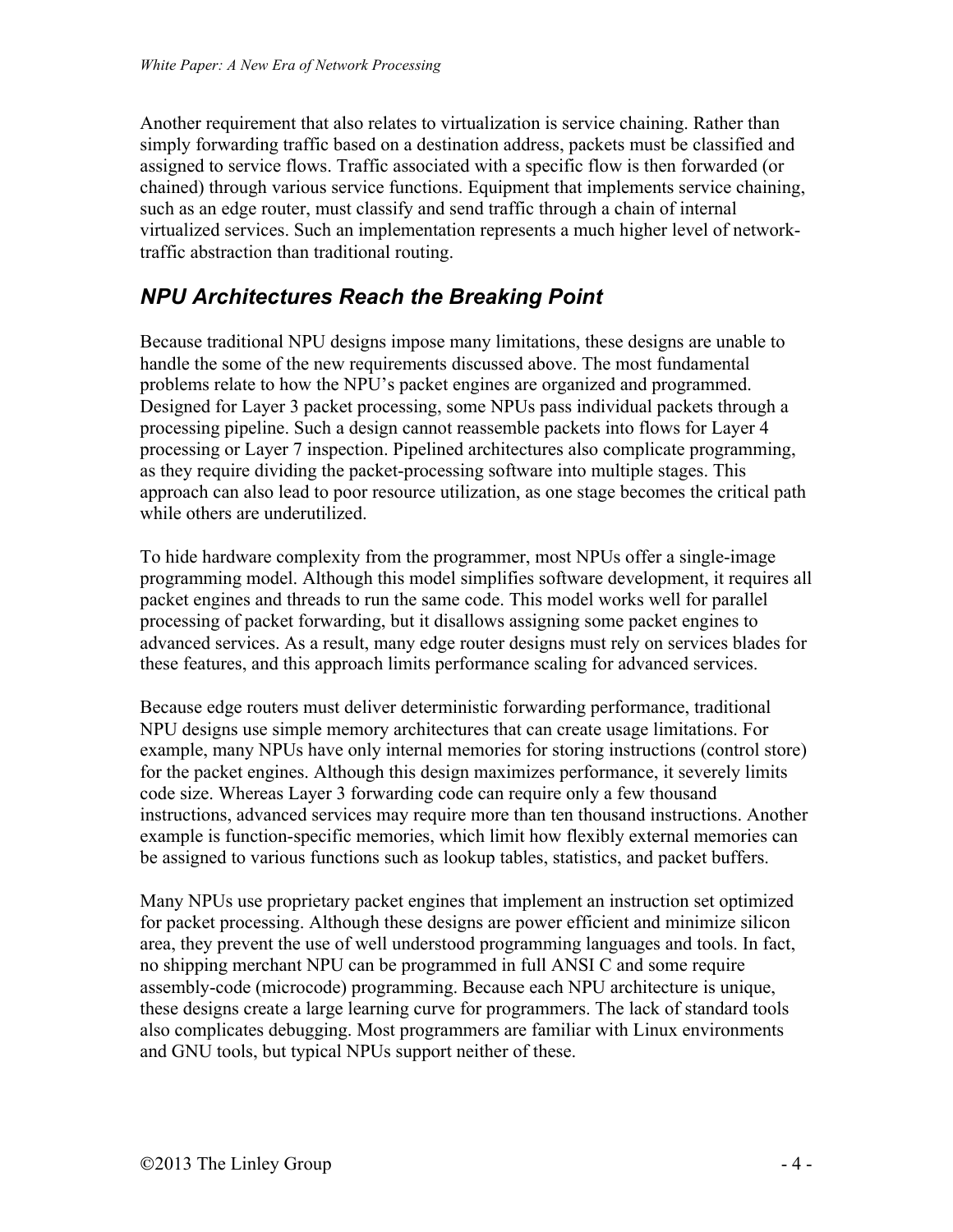Another problem with NPU-software development is that there exists a small number of software engineers capable of programming these devices. This limits the resources available for new-feature implementation to a highly specialized team, which is difficult to staff. Separate from the difficulty of coding and debugging, the limited pool of programmers can further delay the introduction of new features.

# *Why Not Use CPUs?*

In parallel with NPUs, general-purpose processors have also scaled in performance thanks to multicore designs. Since 2006, vendors have been shipping multicore embedded processors with 16 or more general-purpose CPUs. These system-on-a-chip (SoC) designs integrate all required I/O for typical networking applications. In 2013, networking SoCs with eight or more cores are available using ARM, MIPS, Power, or x86 instruction sets. Unlike typical NPUs, the CPUs in these chips employ a standard instruction set and store program code in external memory.

Admittedly, the distinction between an NPU and a multi-CPU processor with networking accelerators is becoming less obvious. Several high-end multicore SoCs include packetprocessing hardware blocks, which allow these chips to handle throughputs of 40Gbps or more. Although these chips can perform the same functions as an NPU, however, they cannot match the performance per watt of an NPU in typical switching and routing applications. We estimate the newest multicore processors deliver about 1Gbps/W, whereas the newest NPUs provide nearly 5Gbps/W. In an edge-router line card, this difference translates directly to network-port density.

## *Meet the New NPU*

Recognizing the limitations of Layer 3 oriented NPUs, two OEMs have developed processors that can be viewed as hybrids of an NPU and a multicore processor. One merchant vendor is also developing such a chip.

Cisco deserves credit for delivering the first such design in its QuantumFlow Processor (QFP) for the ASR 1000, which was introduced in March 2008. The QFP implements advanced services, including load balancing, firewall/NAT, and IPSec. The firstgeneration QFP integrates 40 multithreaded RISC CPUs that operate at up to 1.2GHz and share level-two caches connected to external memory. The QFP supports full ANSI C programming, while a separate configurable device handles traffic management. Designed for 20Gbps of system throughput, the original QFP handled a maximum of 23 million packets per second (Mpps).

In 2H12, Cisco shipped a second-generation QFP using 64 CPUs at 1.5GHz. Using a pair of these packet processors plus a pair of traffic managers, the ASR 1000 is now capable of 100Gbps throughputs. This configuration's maximum packet rate, however, is only 58Mpps, or slightly less than 40Gbps for 64-byte packets.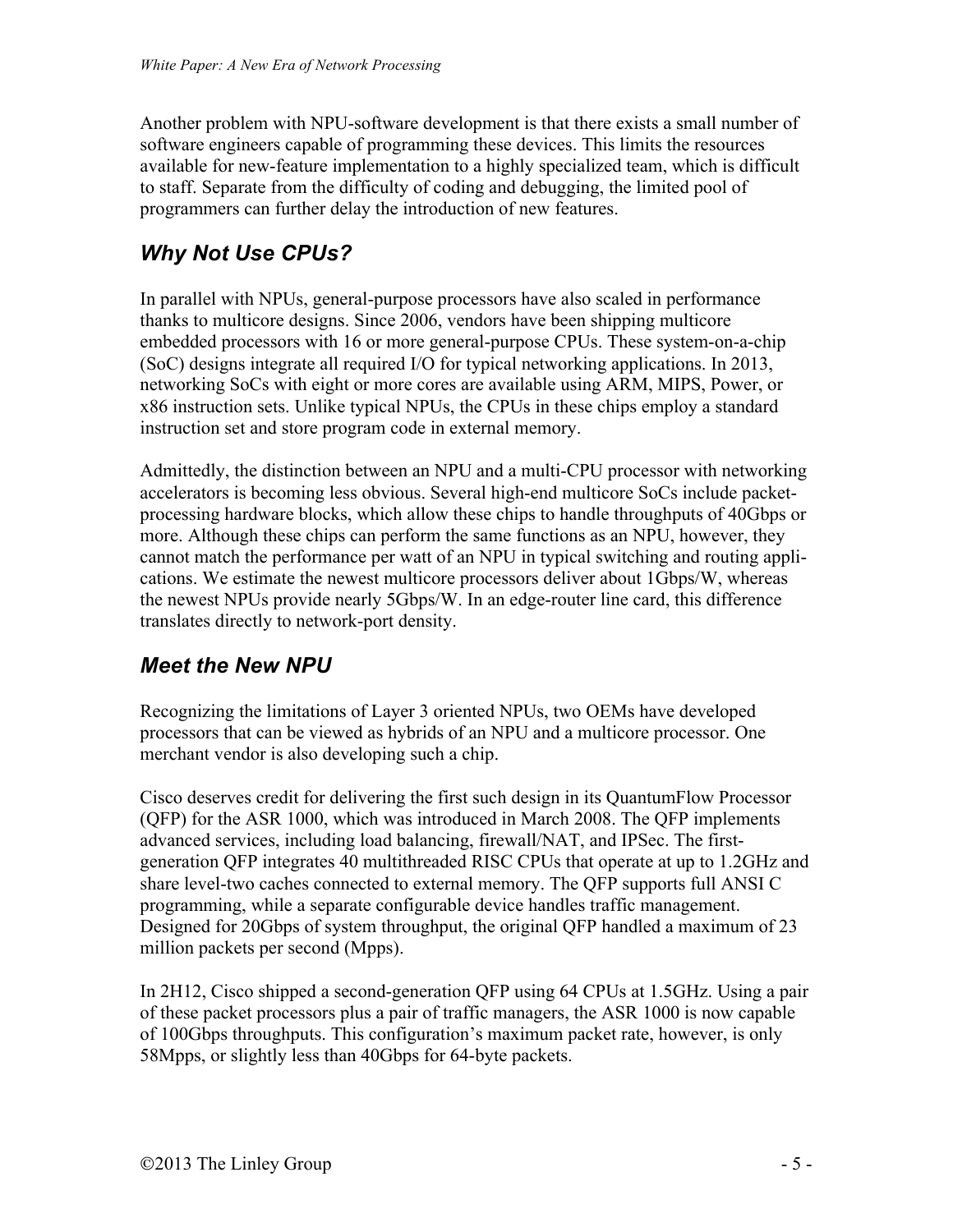Cisco uses its most recent internal NPU design, the nPower X1, in the new CRS-X and NCS 6000 routers. The nPower X1's leading integration enables a 10x100G line card, which achieved first customer shipments in July 2013. Each NPU handles a pair of 100G Ethernet ports or 400Gbps of aggregate throughput. The nPower X1 is rated at only 300 million packets per second, however, meaning it cannot sustain line-rate forwarding for 64-byte packets. In addition, the line card handles only Layer 3 forwarding rather than the advanced features provided by the ASR 1000. Although Cisco withheld the nPower X1's architecture details, the only unique feature it touted was in-service software upgrades without packet loss or topology loss.

Ericsson is the first vendor to develop an NPU that handles advanced features without compromising performance or the scale of services. In March 2013, the company disclosed its SNP 4000 NPU, which integrates thousands of multithreaded 64-bit RISC cores, supports a GNU tool chain for full C/C++ programming, and runs SMP Linux. The new NPU combines 200Gbps of packet processing with a 100Gbps hierarchical traffic manager on a single chip. The SNP 4000 is designed for line-rate processing at these throughputs, meaning it is capable of processing 300Mpps, as Table 1 shows. The first product based on the new chip, which will be available in 4Q13, is a 20-port 10G Ethernet line card for the SSR 8000.

From a programmer's perspective, the SNP 4000 looks more like a massive multicore processor than a traditional NPU. It supports true C-language programming, standard GNU tools, and an unmodified Linux kernel. The chip supports virtual memory and offers a unified memory model, which enables scaling of various resources such as lookup tables and packet queues. For example, the NPU can classify and police 20 million flows, which provide the scale to guarantee quality of service (QoS) across multiple applications. Given the relative ease of programming the SNP 4000, Ericsson's claim of order-of-magnitude improvements in feature velocity over traditional NPUs appears credible.

A merchant NPU vendor, EZchip is developing a new architecture somewhat similar to Ericsson's design. The company's first chip based on this design is the NPS-400, which targets 400Gbps (or 600Mpps) of packet processing and integrates a pair of 240Gbps traffic managers. It uses 256 multithreaded 32-bit RISC cores that include specialfunction units carried over from the company's shipping line of NPUs. Like the SNP 4000, the NPS-400 promises ANSI C programming using GNU tools as well as SMP Linux support. Unlike Ericsson's design, however, the NPS-400 requires Linux kernel modifications due to its use of fixed memory mapping for some internal memories. The NPS-400 is due to sample in 2Q14, which we estimate will put it about two years behind the SNP 4000 in reaching production.

By supporting a GNU tool chain and SMP Linux, these new Ericsson and EZchip NPUs enable flexibility similar to that of multicore processors. This means the chips can handle virtually any new protocol or feature and adapt more quickly to carriers' requirements. For example, the NPUs can implement OpenFlow for SDN and adapt to new versions; handle multiple applications for service chaining; provide stateful processing for features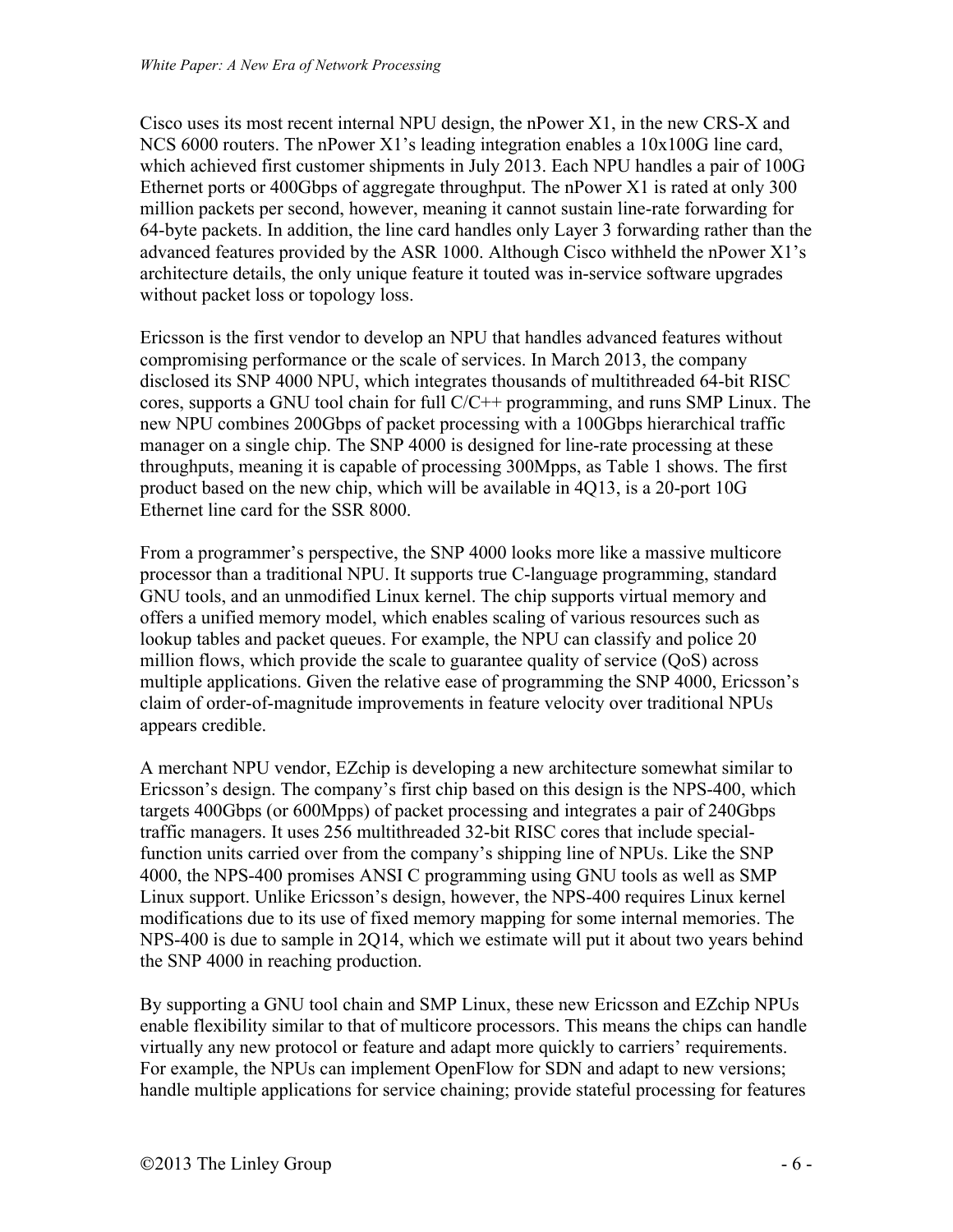such as NAT and firewalls; deliver application visibility for billing, SLA enforcement, or bandwidth management.

Programmers should find these new NPUs no more difficult to program than high-end embedded multicore processors. The Ericsson and EZchip NPUs offers virtually unlimited code space as well as support for existing Linux code. These attributes expand the pool of software engineers capable of data-plane programming. In fact, OEMs could even open NPU programming to their service-provider customers.

|                       | Cisco 2 <sup>nd</sup> -gen QFP | <b>Ericsson SNP 4000</b> | <b>EZchip NPS-400</b> |
|-----------------------|--------------------------------|--------------------------|-----------------------|
| PP Throughput, Rate   | 100Gbps, 58Mpps                | 200Gbps, 300Mpps         | 400Gbps, 600Mpps      |
| PP+TM Chips           | 4 chips                        | 1 chip                   | 1 chip                |
| Services              | $L2-L7$                        | $L2-L7$                  | $L2-L7$               |
| ANSI C                | Yes                            | Yes                      | Yes                   |
| <b>GNU Tool Chain</b> | Not disclosed                  | Yes                      | Yes                   |
| <b>SMP Linux</b>      | No                             | Yes                      | Yes                   |
| $1st$ Silicon         | $2H11*$                        | 2Q12                     | 2014                  |
| Production            | 2H12                           | 4Q13 (est)               | 4Q15*                 |

**Table 1. Comparison of OEM-internal and merchant network processors.** (Source: vendors, except \*The Linley Group estimate)

There are always tradeoffs in processor designs and these new chips are no exception. Although the new breed of NPUs should deliver throughputs competitive with those of traditional designs, performance will surely decrease as advanced services are added. So long as these performance tradeoffs are predictable, however, carriers should welcome the platform unification and simplification of routers based on these new NPUs.

#### *Revolution over Evolution*

Following some initial growing pains and consolidation of the vendor base, network processors have become the de facto standard for edge-router data planes. Traditional NPUs successfully balanced the need for programmability with requirements for power efficiency. They have enabled routers to handle many new features and protocols to keep up with evolving carrier networks. To differentiate these strategic platforms, leading OEMs continue to invest in internal NPU designs. Many of these designs, however, are reaching a dead end.

An upheaval in service-provider networks is increasing the pace of change. Simple packet forwarding is giving way to flow processing. Services once implemented in dedicated equipment are being consolidated into router platforms. Wired and wireless